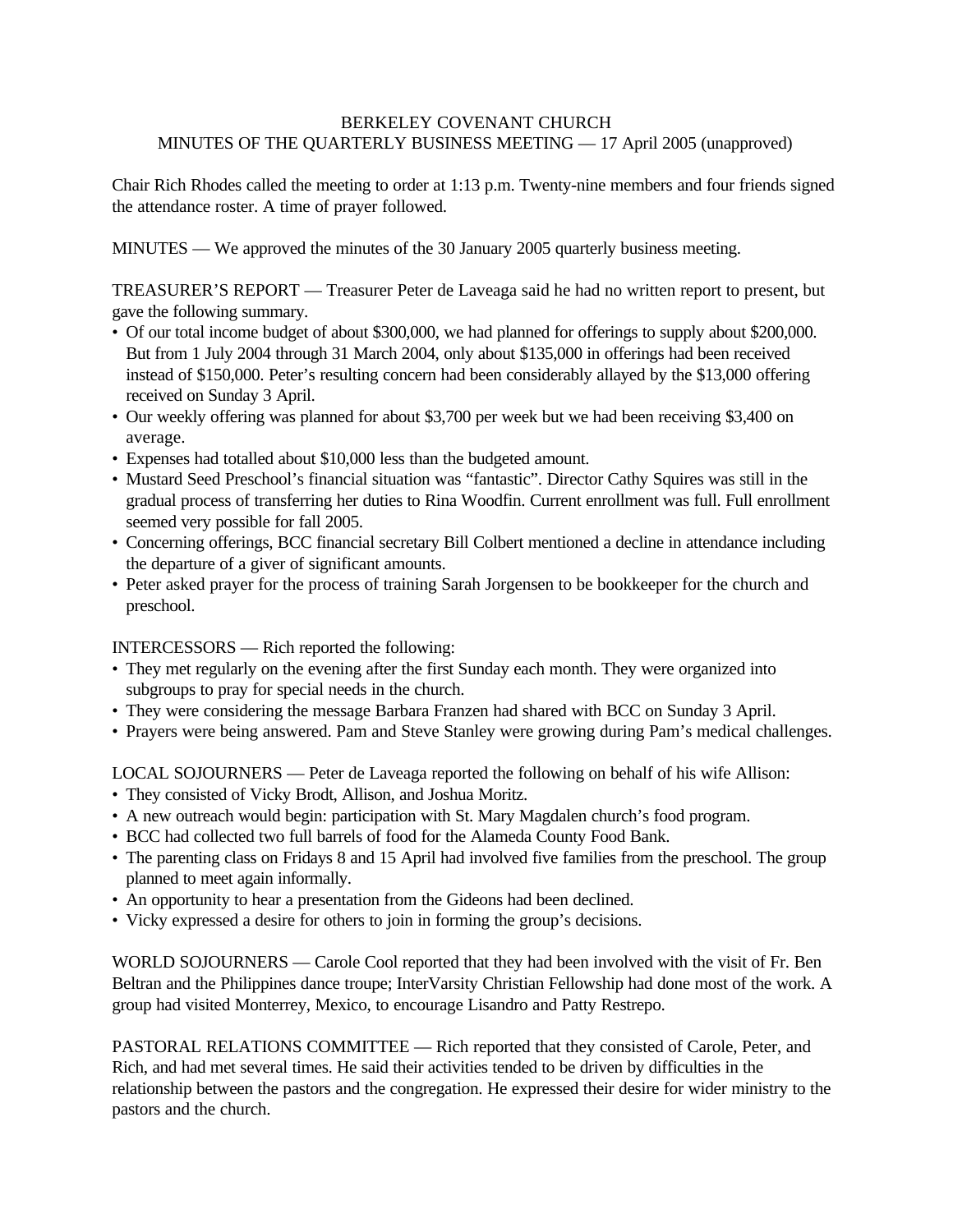PASTORAL STAFF REPORTS — Pastor Al reported the following:

- He had sensed and appreciated the congregation's support and prayer after the difficulties of the previous quarter.
- The Seeds were excited and inspired in their work. They had held a dinner for home group leaders on Saturday 6 March. God was working through the home groups.
- People were coming to God. A baptismal service might be scheduled for the summer.
- He felt some concern that a few people were leaving BCC. He had spoken with three to learn their reasons.
- He had recently been away from BCC on more Sundays than he liked.
- He would be a speaker at the GTU commencement ceremony at which he would receive his Ph.D.
- On Sundays 5 and 12 June, Pastor Brian Woodson of Bay Area Christian Connection (Oakland) and Pastor Steve Wong of Grace Community Covenant Church (Los Altos) would swap pulpits with BCC like last year. This time, worship teams from each church would travel and serve with the pastors.
- A youth program director was wanted. BCC leaders were considering hiring Linda Nouem, specifically to work with middle schoolers and high schoolers.
- Peter encouraged attendance at the all-church retreat, to be held 26-28 August. He announced that Judy Peterson would speak.
	- Q: Would another church participate (like last year)? A: Probably not.
	- Al: The retreat them will be "spiritual gifts on the ground."
	- One person emphasized the value of the retreat in building our unity amid our diversity.

Royce Tanaka reported on several of his ministries:

- Crazy Club was serving a diverse group of second- to fifth-graders on Friday nights, including some unchurched families.
- The Joyful Noise children's choir (who participated with the Gold worship team) were gaining a sense of worship.
- The nursery ministry was bursting. He had been discussing with Vicky the possibility of a second Sunday school/Adventure Club program.
- In the Wednesday morning Bible study he had been connecting with several older BCC members, some of whom were unable to attend church on Sundays.

Andrew Wollitzer reported the following:

- He had been training Linda to minister to youth in ways that he could not.
- He wanted to connect youth with adult mentors but he had not been able to get this organized.
- The junior high group was healthy. He expected one or more conversions.
- The college ministry was growing through relationships. Joshua and Melissa Moritz had been serving as volunteers. Joshua had been teaching the Apostles' Creed to a diverse group with various levels of understanding. Bruce Wydick said the small group at his house was focused on persons in their twenties. They had two (formerly three) subgroups. Nic Fawzi said the group at his house met biweekly and bridged the Christian and non-Christian communities.
- For junior highers to attend summer camp, money would be needed. Perhaps they would organize fundraising events. Andrew requested ideas.
- The Seeds were seeking ways to care for and edify the leaders of our small groups.